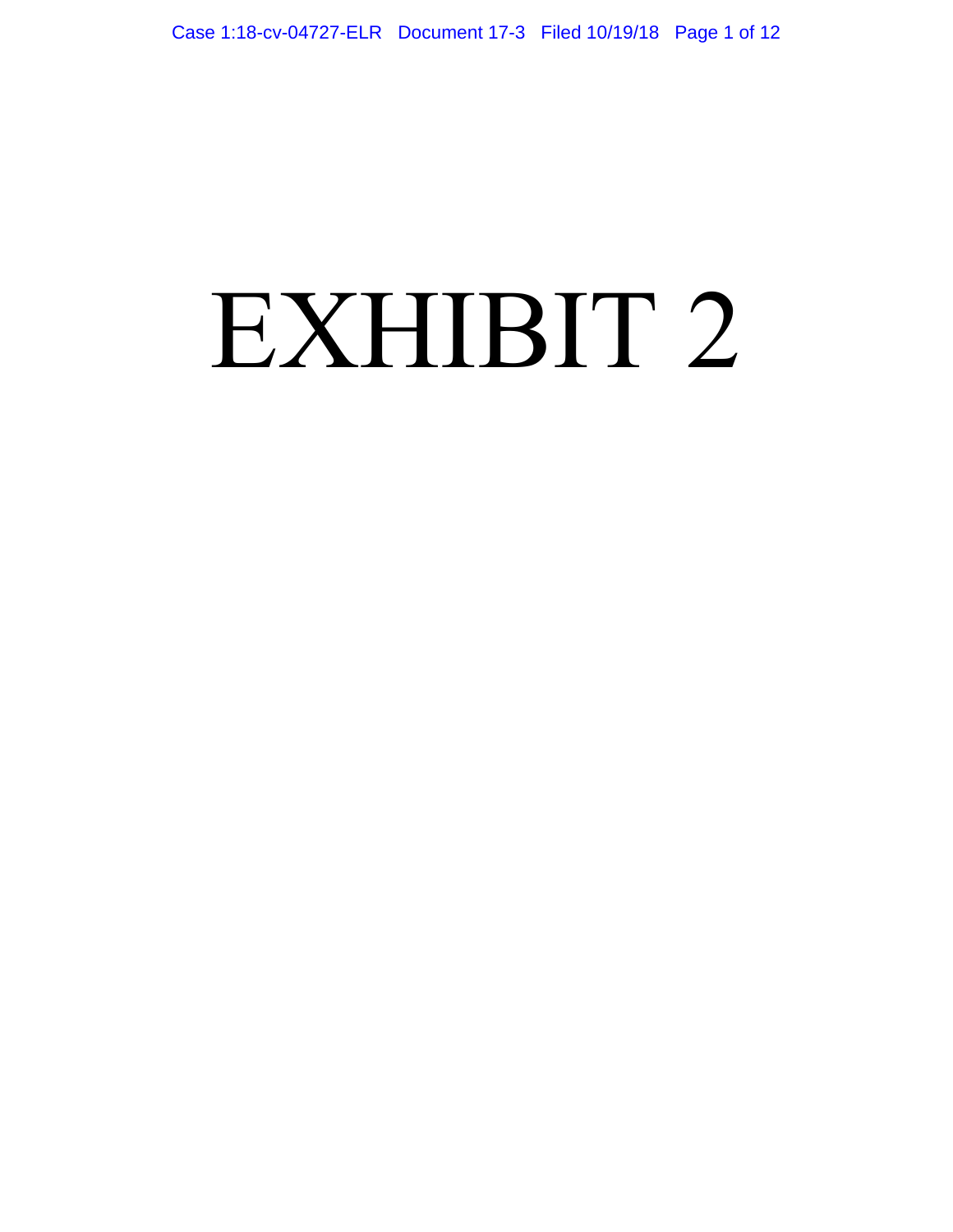## **IN THE UNITED STATES DISTRICT COURT FOR THE NORTHERN DISTRICT OF GEORGIA ATLANTA DIVISION**

GEORGIA COALITION FOR THE PEOPLES' AGENDA, INC., as an organization; ASIAN AMERICANS ADVANCING JUSTICE-ATLANTA, INC., as an organization; GEORGIA STATE CONFERENCE OF THE NAACP, as an organization; NEW GEORGIA PROJECT, INC., as an organization; GEORGIA ASSOCIATION OF LATINO ELECTED OFFICIALS, INC., as an organization; PROGEORGIA STATE TABLE, INC., as an organization; JOSEPH AND EVELYN LOWERY INSTITUTE FOR JUSTICE AND HUMAN RIGHT, INC., as an organization; and COMMON CAUSE, as an organization;

Plaintiffs,

v.

BRIAN KEMP, in his official capacity as Secretary of State for the State of Georgia,

Defendant.

Civil Action Case No. 1:18-cv-04727-ELR

# **EXPEDITED TREATMENT REQUESTED**

# **DECLARATION OF HELEN BUTLER**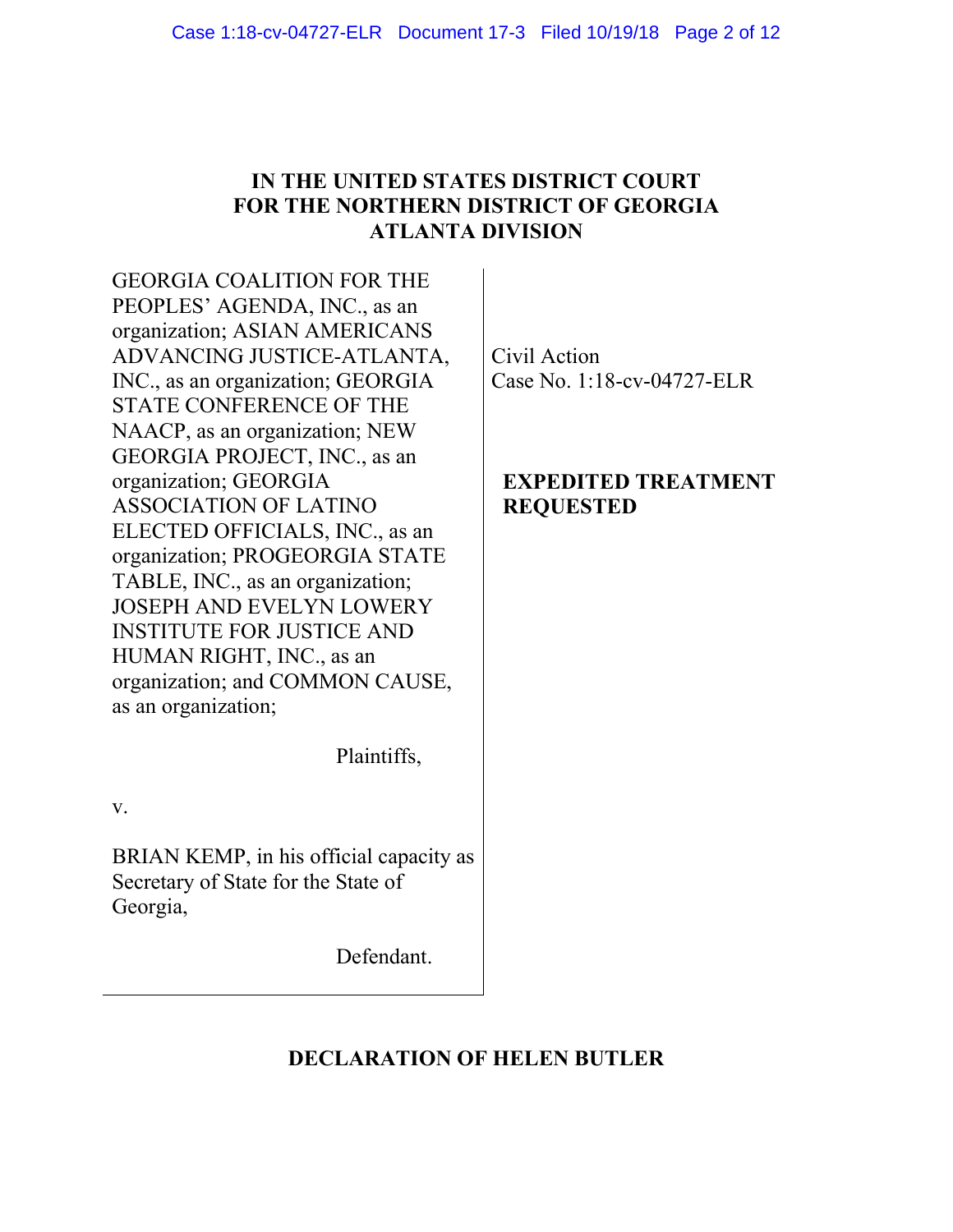## DECLARATION

Pursuant to 28 U.S.C. § 1746, I, Helen Butler, declare as follows:

1. I am the Executive Director of the Georgia Coalition for the People's Agenda ("GCPA"), over 18 years of age and am competent to make this declaration.

2. I have personal knowledge of the matters stated herein and would testify to the same if called as a witness in Court.

3. GCPA is a Georgia nonprofit corporation with its principal place of business located in Atlanta, Georgia. The GCPA is a coalition of more than 30 organizations, which collectively have more than 5,000 individual members.

4. The organization encourages voter registration and participation, particularly among Black and other underrepresented communities. The GCPA's support of voting rights is central to its mission. The organization has committed, and continues to commit, time and resources to conducting voter registration drives, voter education, voter ID assistance, "Souls to the Polls" and other get out the vote ("GOTV") efforts in Georgia that seek to encourage voter participation.

5. Based upon my many years of experience doing civic engagement and third party voter registration work in Georgia, I am familiar with Georgia's "exact match" voter registration process that was codified into state law as a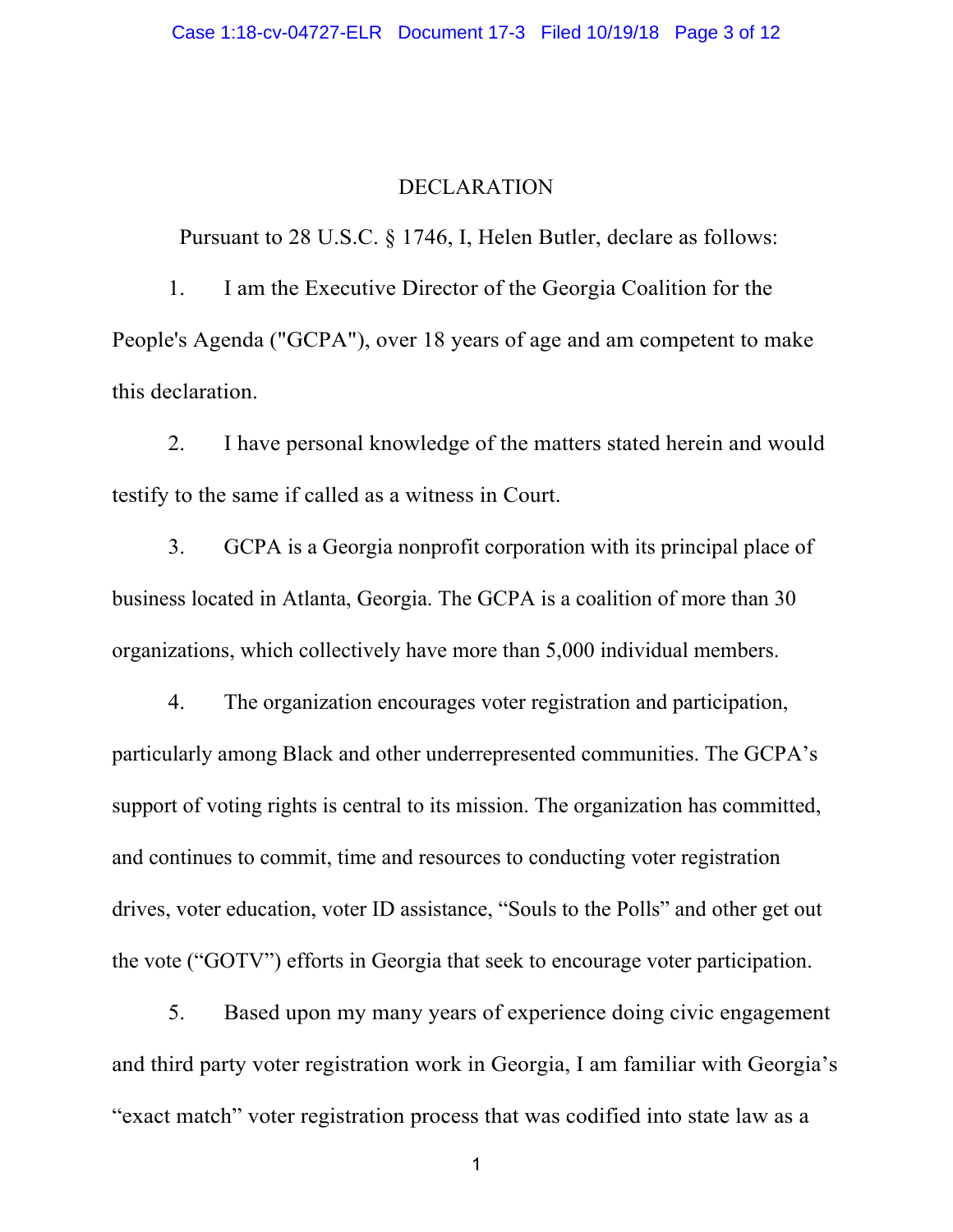result of the enactment of HB 268 and the implementation of it by Defendant Brian Kemp. As a member of the Board of Elections for Morgan County, Georgia, I have also received training about the voter registration process, including the voter registration verification ("exact match") process by which information is compared against Georgia's Department of Drivers Services (DDS) and Social Security Administration (SSA) databases.

6. Based upon my training and experience, I understand that voter registration applications may fail the "exact match" process if identifying information on the application does not exactly match the information on the DDS and SSA databases.

7. I am also aware that applications may fail the "exact match" process due to minor discrepancies between the information on the form and the information about the applicant on the DDS or SSA databases, such as when an applicant uses a hyphen or other punctuation in their name on the form, but the DDS or SSA database information omits the hyphen or other punctuation. Failures to match may also occur when applicants use an abbreviated version of their names, i.e., Tom versus Thomas, or when a woman registers to vote using her married name and the database records still show her maiden name.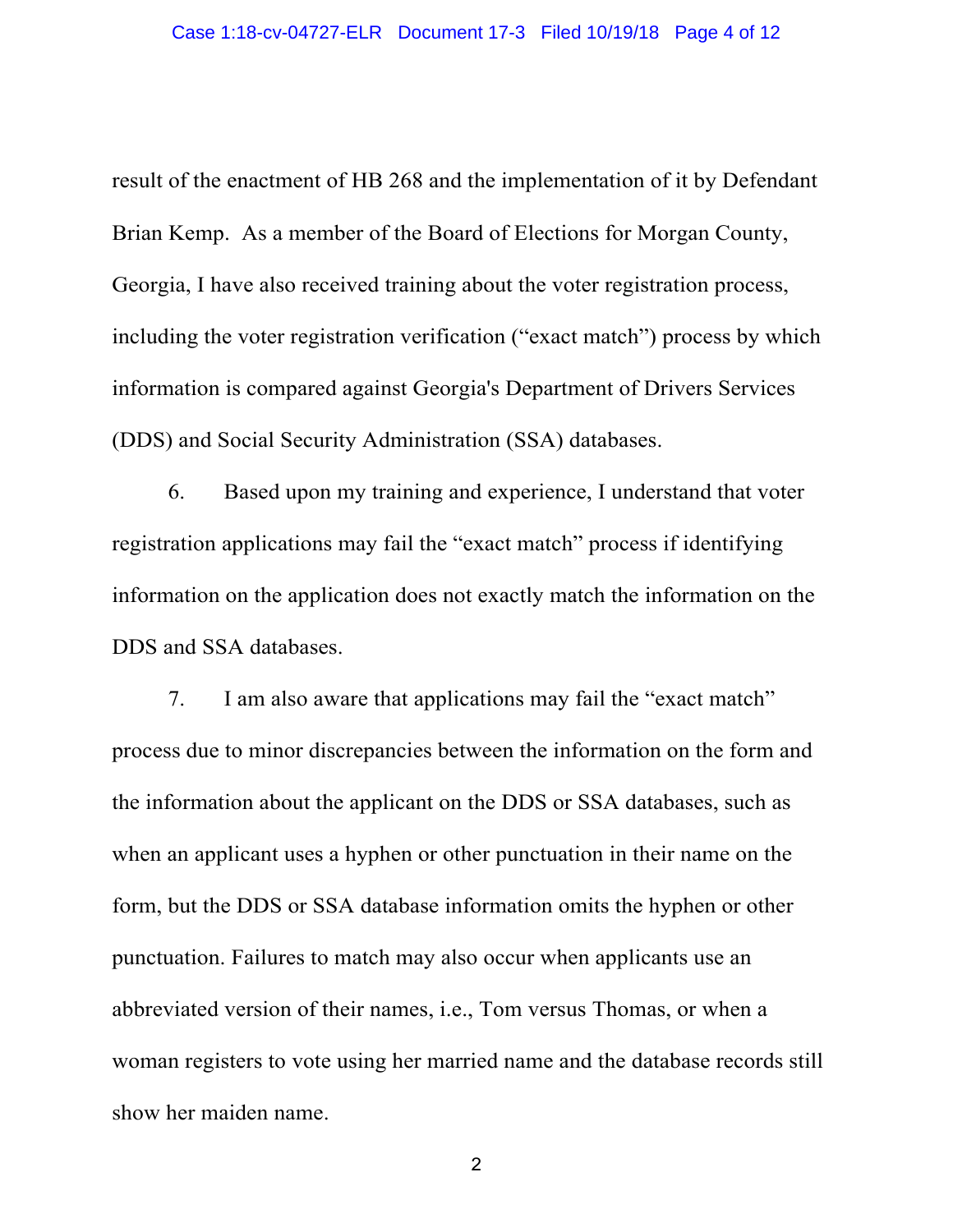8. Sometimes failures to match may occur because a county registrar cannot clearly decipher the handwriting on a registration form and guesses what it says when entering the data into ENET instead of calling the applicant for clarification if a phone number was provided on the registration form.

9. I am also aware that there can be other data entry errors when county registrars enter the applicants' data into the statewide voter registration system (ENET). In that event, when the information is matched against the DDS or SSA database, the applicant will fail to verify because of the clerical error. I am also aware that the DDS and SSA databases may also have incorrect data as a result of clerical errors when the information was entered into the databases.

10. Applicants who have attempted to register to vote through the GCPA registration drives have had their applications cancelled or suspended due to Georgia's "exact match" process, including my own nephew, Devin Butler, whose registration application was put into "pending" status because the Fulton County registrar's office misspelled his first name as "Devon" when his registration form information was entered by the registrar's office into the Enet statewide voter registration database.

11. As a result, Devin's Enet record failed to exactly match information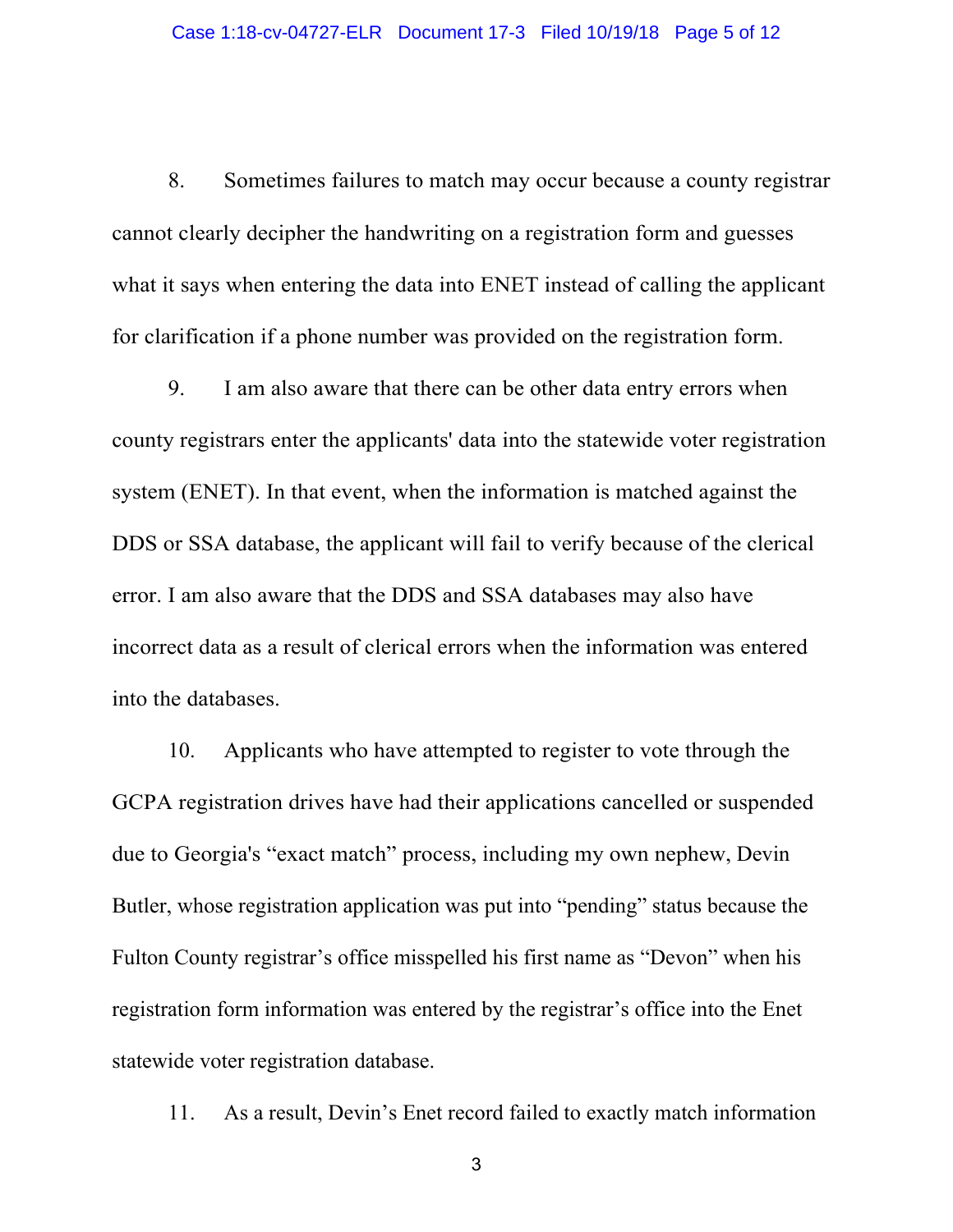on file with the Social Security Administration and his voter registration application was put into "pending" status with a 26-month cancellation deadline. A true and accurate redacted copy of the letter Devin received from the Fulton County registrar's office, which was erroneously addressed to "Devon" Butler instead of "Devin" Butler, is attached and incorporated herein by reference as Exhibit 1.

12. The GCPA has worked with other organizations, including ProGeorgia State Table, Inc., (ProGeorgia) the Georgia NAACP, Asian-Americans Advancing Justice-Atlanta (Advancing Justice), and the Georgia Association of Latino Elected Officials (GALEO) to hold voter registration drives, engage in get out the vote efforts in Georgia, and collaborate on events such as those concerning National Voter Registration Day. This work includes collaborating with ProGeorgia and other civic engagement groups to assist new citizens in registering to vote following naturalization ceremonies.

13. When the GCPA participates in voter registration drives to register new citizens following naturalization ceremonies, the GCPA and other civic engagement groups the GCPA collaborates with make it a practice to recommend that new citizens include a copy of their naturalization certificate with the voter registration application in a proactive effort to avoid having those individuals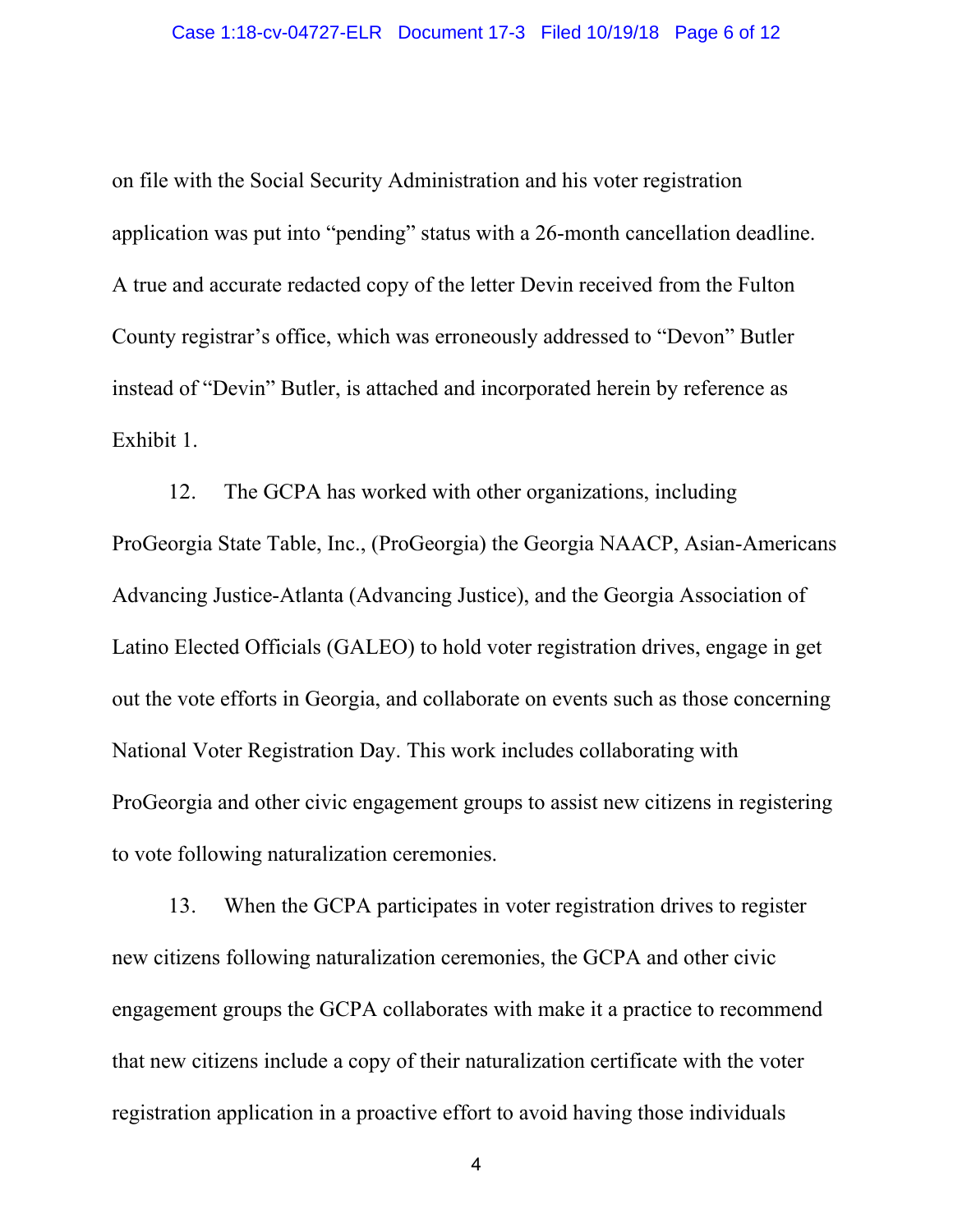inaccurately flagged as non-citizens because the "exact match" process relies upon outdated citizenship information on file with the GA DDS. In fact, we have copiers available during the voter registration events following the naturalization ceremonies to facilitate this process.

14. I am also aware that voter registration information in Georgia is compared against Georgia DDS citizenship data and that this process can inaccurately flag United States citizens as potential non-citizens because Georgia DDS records are not automatically updated when an individual, who previously obtained a driver's license as a legal resident (i.e., green card holder), subsequently becomes a naturalized citizen. When such an individual registers to vote after becoming a United States citizen, he or she may be still listed as a non-citizen in the DDS database, resulting in the application being placed into "pending" status and inaccurately flagging the applicant as a potential non-citizen.

15. I am also aware that even when a voter registration applicant submits a copy of his or her naturalization certificate or other acceptable proof of citizenship with their registration form, he or she may still be inaccurately flagged as a potential non-citizen and subjected to further burdens in order to complete the registration process because the county registrar's office may not take the time to review the voter's naturalization certificate or other proof of citizenship submitted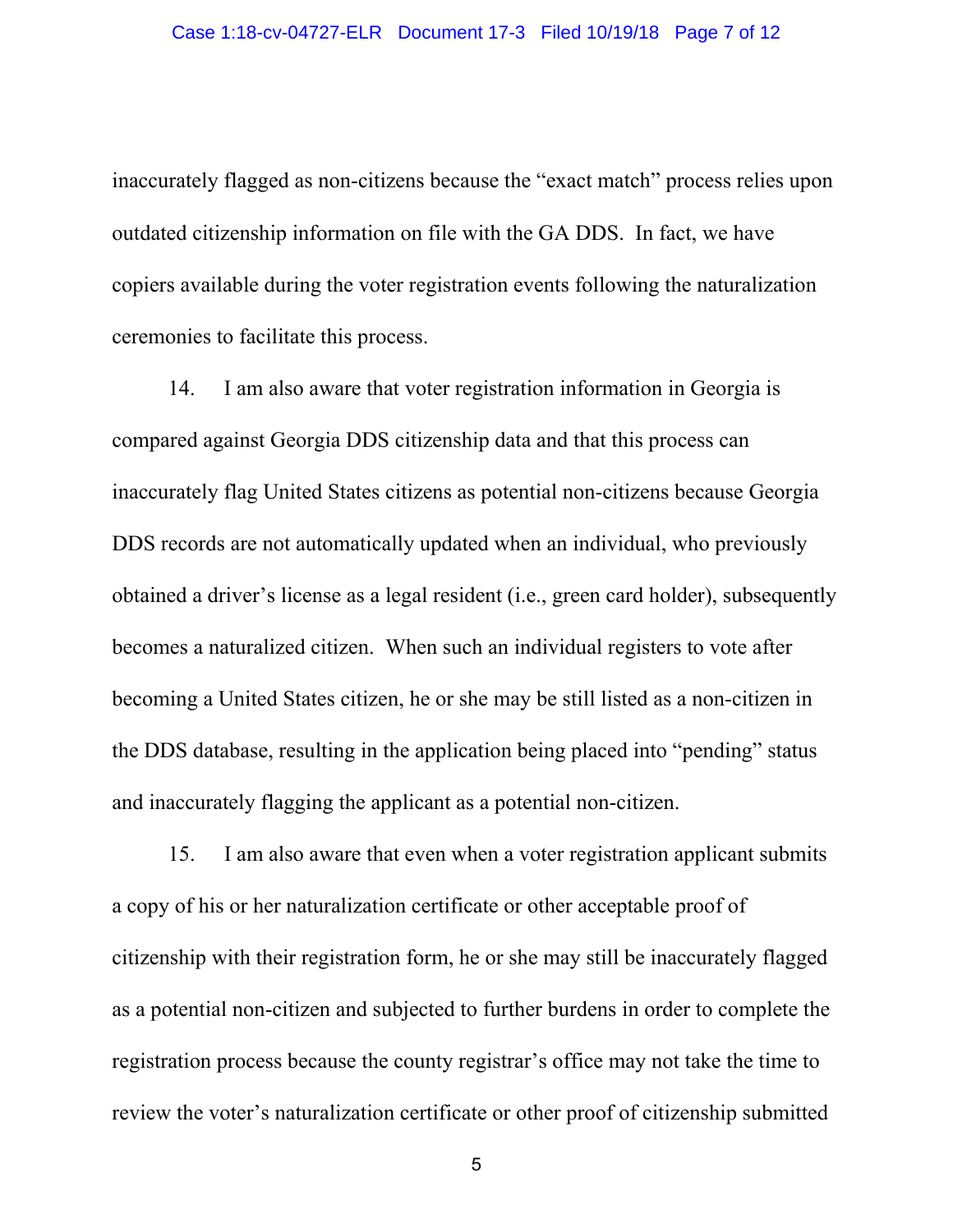with the application form after the applicant is flagged as a potential non-citizen in the "exact match" process.

16. According to page 42 of the 2018 Georgia Poll Worker Manual issued by Defendant Kemp's office, individuals who are flagged as potential non-citizens, and appear to vote in person on Election Day, are required to produce an acceptable form of documentary proof of citizenship to a poll worker who has been sworn as *deputy registrar*, rather than an ordinary poll worker, in order to be able to cast a regular ballot if the poll worker cannot obtain verification of the individual's citizenship from the county registrar. See,

https://georgiapollworkers.sos.ga.gov/Shared%20Documents/Georgia%20Poll%20 Worker%20Training%20Manual.pdf

17. Since deputy registrars are not present in all polling sites, this process will require a voter on Election Day to bring documentary proof of citizenship to a deputy registrar at another location, such as the county registrar's office, and then return to his or her polling location in order to cast a regular ballot if no deputy registrar is present at the poll.

18. This process will cause extreme hardships on individuals who may not have the time to travel to the county registrar's office because of work or other commitments or lacks access to a vehicle or public transportation to get to the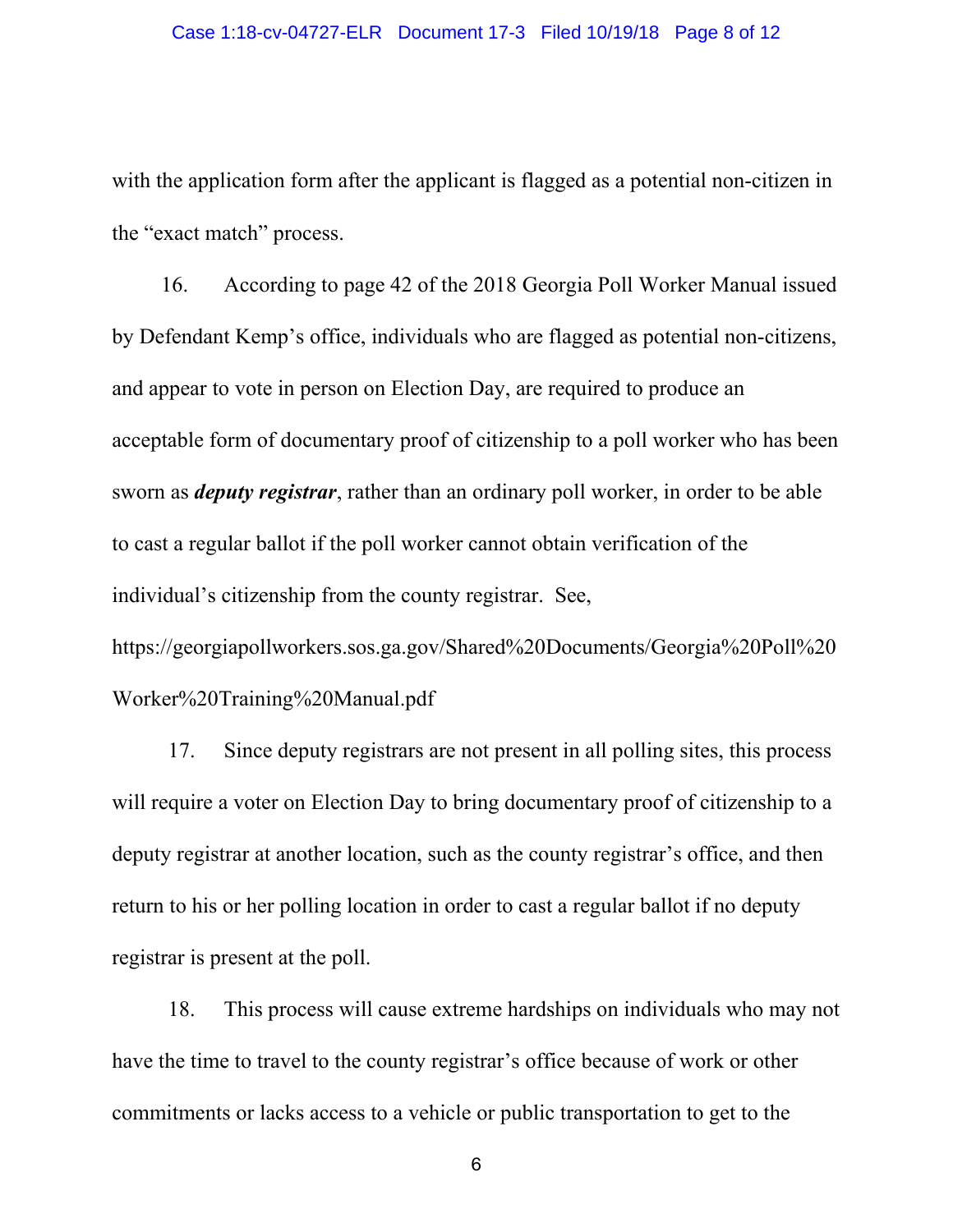registrar's office and then return to the poll to vote on Election Day.

19. If the individual does not have the ability to travel to a different location where a deputy registrar is present and then return to his or her polling site to cast a ballot, he or she may cast a provisional ballot. However, the provisional ballot will only count as a vote if the individual returns to the registrar's office within three days of the election and produces satisfactory documentary proof of citizenship to a deputy registrar, placing more burden on an applicant inaccurately flagged as a potential non-citizen.

20. Needless to say, this process is unduly burdensome and entirely unwarranted since poll workers can and should be able to review the acceptable forms of documentary proof of citizenship at the polls, just like they are trained to review the acceptable forms of photo ID for voting, so that United States citizens are not forced to track down a deputy registrar away from the polling location and then return again to the polling location in order to cast a regular ballot that will count as a vote.

21. The "exact match" registration process and implementation by Defendant Kemp is causing, and will continue to cause, harm to the GCPA's mission of encouraging minority voter registration and participation. The process and its implementation have caused, and will continue to cause GCPA to divert a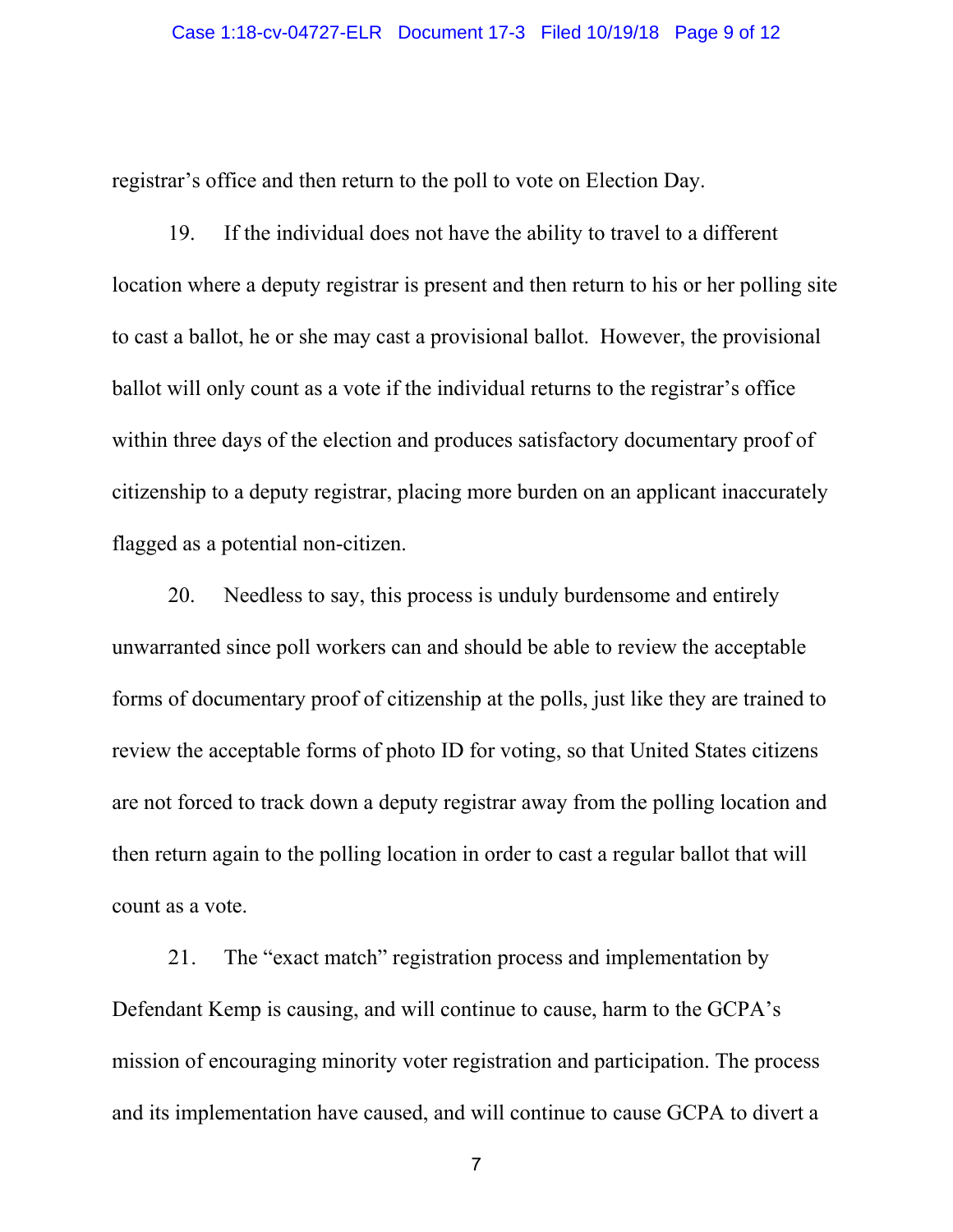portion of its financial and other organizational resources to educating voters about the "exact match" process and assisting potential voters whose applications have been put into "pending" status and are subject to automatic cancellation as a result of the enactment of HB 268 and its implementation by Defendant Kemp.

22. As a result, the GCPA has, and will continue to have, fewer resources to dedicate to its other organizational activities, including voter registration drives and GOTV efforts while the "exact match" process and implementation by Defendant Kemp remain in effect.

23. I declare under penalty of perjury that the foregoing is true and correct under penalty of perjury.

Executed this 17th day of October 2018 at Atlanta, Georgia.

Alio Auten

**Helen Butler**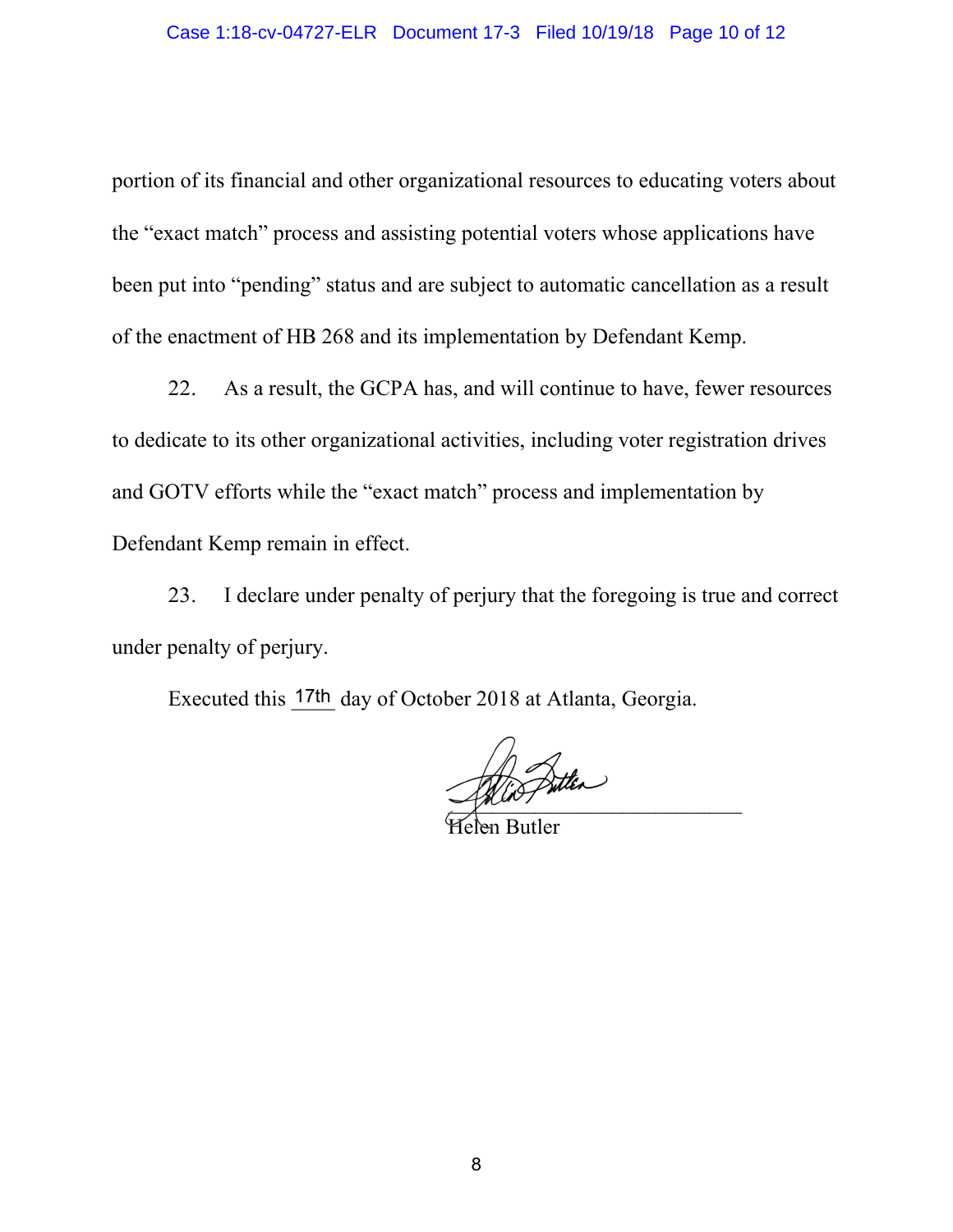### **IMPORTANT VOTER REGISTRATION INFORMATION FROM FULTON COUNTY**

April 19, 2018

**REGISTRATION #: DEVON A BUTLER** 

ALPHARETTA GA 30022

Dear Applicant:

The FULTON COUNTY BOARD OF REGISTRARS recently received your voter registration application.

The information you provided on your voter registration application is matched to information with the Social Security Administration (SSA) for verification purposes. This process is required by state and federal law

Your information did not exactly match the records at SSA. Your application therefore remains in pending status. While in pending status, you are still able to vote by showing proper identification (ID) at your polling place, but you should immediately take the below steps to resolve this issue in order to improve your voting experience.

#### IF YOU DO NOT FINALIZE YOUR APPLICATION AS DESCRIBED IN THIS LETTER WITHIN 26 MONTHS, YOUR APPLICATION WILL BE REJECTED AND YOU WILL BE REQUIRED TO SUBMIT A NEW APPLICATION.

You can finalize your application now by clearly printing the requested information below directly on this letter, signing this letter, and returning it to this office. We recommend that you also provide a copy (or image file, if you email it) of ANY one (1) of the six (6) forms of ID described on the second page in order to more quickly process your application. We will then try to match the new information you provide with the DDS and/or SSA databases to resolve your application.

NOTE: You must supply a Georgia driver's license number or an identification card number issued by the Georgia Department of Driver Services, if you have onc. If you do not have a Georgia driver's license or identification card, you must supply the last four digits of your Social Security number. If you do not have a Social Security number, please write "None" in the boxes.

Please note that when providing the information below, it is important that you provide your full first name (i.e., Thomas rather than Tom) and full last name(s), including hyphenated or multiple last names. If your name contains a hyphen or other punctuation, please be sure to include that punctuation in the spaces below.

Personal information such as the month and day of your date of birth, driver's license number, and Social Security number is kept confidential and protected under state law. By providing correct information, you may avoid the possibility of a mismatch with other voter information within the statewide voter registration system. Your cooperation assures the accuracy of the registration process for all voters in Georgia.